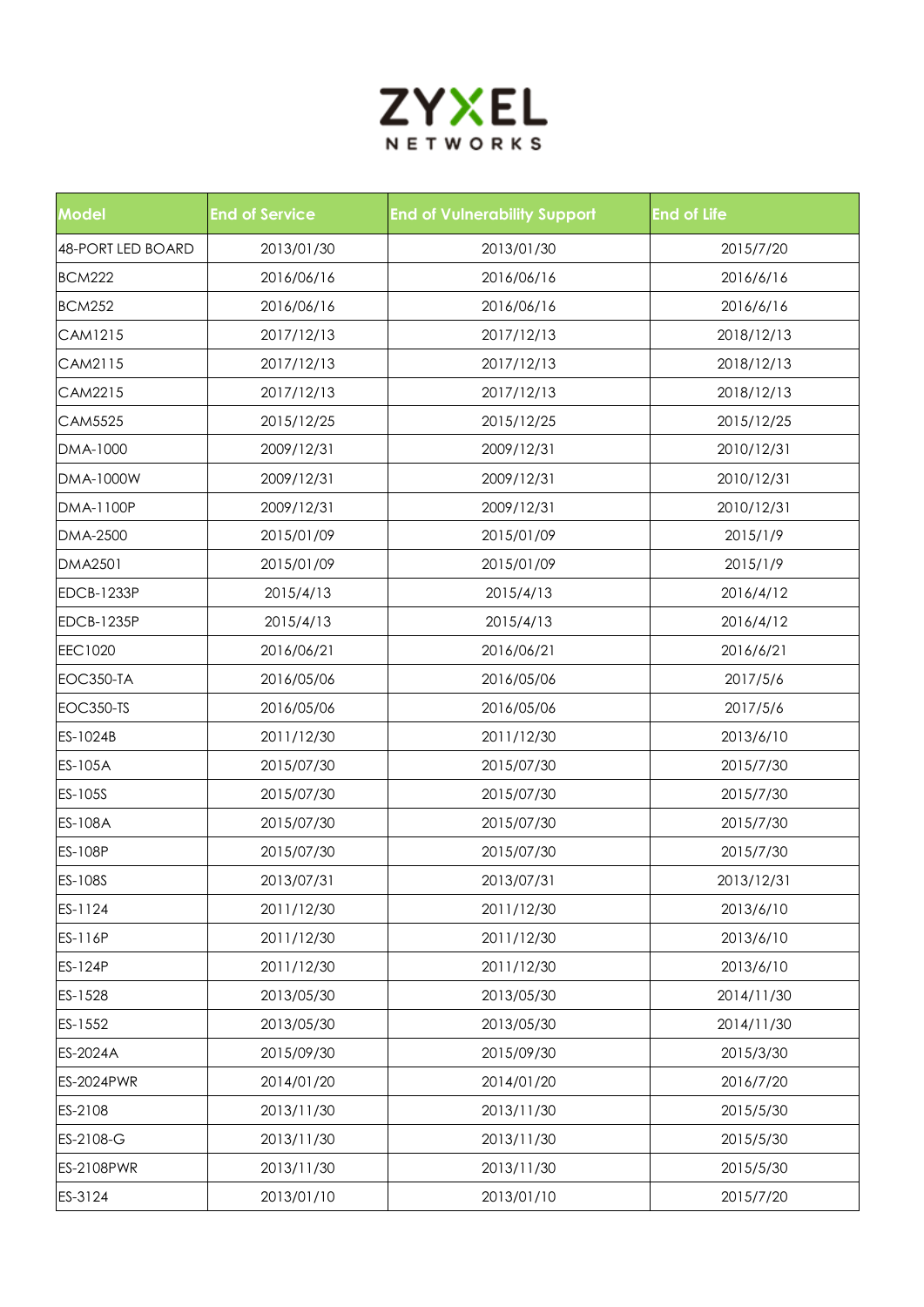

| <b>Model</b>        | <b>End of Service</b> | <b>End of Vulnerability Support</b> | <b>End of Life</b> |
|---------------------|-----------------------|-------------------------------------|--------------------|
| ES-3124F            | 2013/01/10            | 2013/01/10                          | 2015/7/20          |
| ES-3124PWR          | 2013/01/10            | 2013/01/10                          | 2015/7/20          |
| ES-3148             | 2013/01/10            | 2013/01/10                          | 2015/7/20          |
| ES-315              | 2013/01/10            | 2013/01/10                          | 2015/7/20          |
| ES-315-F            | 2013/01/10            | 2013/01/10                          | 2015/7/20          |
| ES3500-24HP         | 2017/02/28            | 2017/02/28                          | 2018/8/31          |
| ES-4124             | 2012/12/11            | 2012/12/11                          | 2013/6/11          |
| <b>EXMC-1000</b>    | 2016/04/12            | 2016/04/12                          | 2016/4/12          |
| <b>EXNM-2000</b>    | 2016/04/12            | 2016/04/12                          | 2016/4/12          |
| EXPWAVE 500A        | 2016/06/14            | 2016/06/14                          | 2016/6/14          |
| EXRE-1000           | 2016/04/12            | 2016/04/12                          | 2016/4/12          |
| EXRP-20             | 2016/04/12            | 2016/04/12                          | 2016/4/12          |
| EXRP-20E            | 2016/04/12            | 2016/04/12                          | 2016/4/12          |
| EXRP-30n            | 2016/04/12            | 2016/04/12                          | 2016/4/12          |
| EXRP-40             | 2016/04/12            | 2016/04/12                          | 2016/4/12          |
| EXRP-40E            | 2016/04/12            | 2016/04/12                          | 2016/4/12          |
| EXRP-40En           | 2016/04/12            | 2016/04/12                          | 2016/4/12          |
| EXSC-1000           | 2016/04/12            | 2016/04/12                          | 2016/4/12          |
| EXSW-1200           | 2016/04/12            | 2016/04/12                          | 2016/4/12          |
| EXSW-1600           | 2016/04/12            | 2016/04/12                          | 2016/4/12          |
| EXSW-1600C          | 2016/04/12            | 2016/04/12                          | 2016/4/12          |
| EXSW-1632C          | 2016/04/12            | 2016/04/12                          | 2016/4/12          |
| EXSW-2400           | 2016/04/12            | 2016/04/12                          | 2016/4/12          |
| <b>EXSW-400</b>     | 2016/04/12            | 2016/04/12                          | 2016/4/12          |
| <b>EXSW-800</b>     | 2016/04/12            | 2016/04/12                          | 2016/4/12          |
| EXSW-800G           | 2016/04/12            | 2016/04/12                          | 2016/4/12          |
| <b>FAN BACKPLAN</b> |                       |                                     |                    |
| <b>BOARD</b>        | 2015/4/13             | 2015/4/13                           | 2016/4/12          |
| <b>FTLX1611M3</b>   | 2015/4/13             | 2015/4/13                           | 2016/4/12          |
| FTLX8511D3          | 2015/4/13             | 2015/4/13                           | 2016/4/12          |
| GS-105B             | 2013/07/31            | 2013/07/31                          | 2013/12/31         |
| GS-105S             | 2014/11/12            | 2014/11/12                          | 2015/11/12         |
| GS-108B             | 2013/07/31            | 2013/07/31                          | 2013/12/31         |
| GS-108S             | 2014/11/12            | 2014/11/12                          | 2015/11/12         |
| GS1500-24P          | 2013/02/10            | 2013/02/10                          | 2014/8/10          |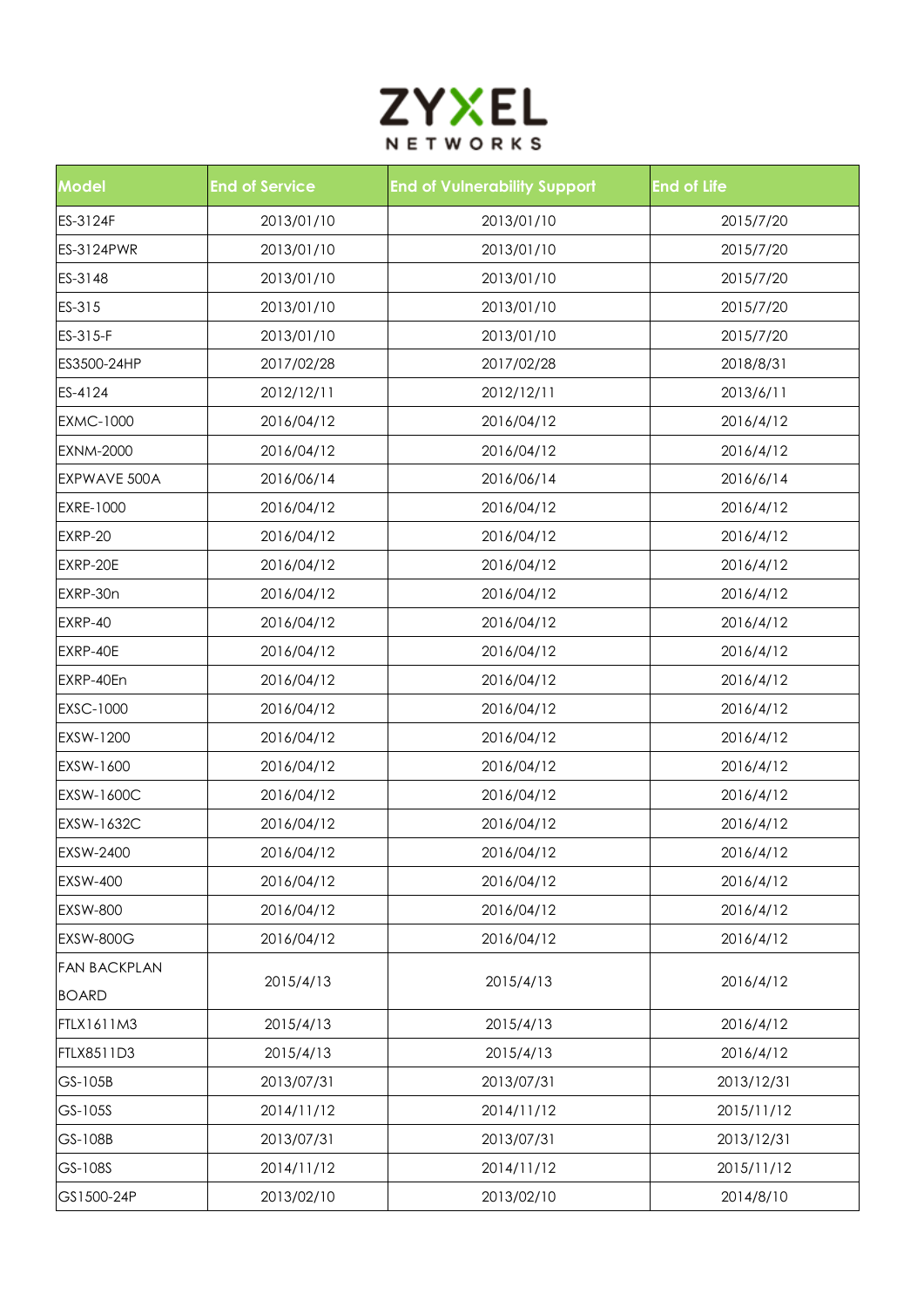

| <b>Model</b>         | <b>End of Service</b> | <b>End of Vulnerability Support</b> | <b>End of Life</b> |
|----------------------|-----------------------|-------------------------------------|--------------------|
| GS1510-16            | 2013/02/10            | 2013/02/10                          | 2014/8/10          |
| GS1510-24            | 2013/02/10            | 2013/02/10                          | 2014/8/10          |
| GS-1524              | 2013/01/10            | 2013/01/10                          | 2015/7/20          |
| <b>GS-1548 Rev A</b> | 2013/02/10            | 2013/02/10                          | 2014/8/10          |
| GS2200-24            | 2015/07/31            | 2015/07/31                          | 2017/1/31          |
| GS2200-24P           | 2015/07/31            | 2015/07/31                          | 2017/1/31          |
| GS2200-48            | 2013/01/30            | 2013/01/30                          | 2015/7/20          |
| GS2200-8             | 2015/08/27            | 2015/08/27                          | 2017/2/27          |
| GS2200-8HP           | 2015/08/27            | 2015/08/27                          | 2017/2/27          |
| GS-4012F             | 2013/07/01            | 2013/07/01                          | 2015/1/1           |
| <b>HDD206</b>        | 2015/06/22            | 2015/06/22                          | 2016/6/22          |
| <b>IPS1000</b>       | 2017/06/16            | 2017/06/16                          | 2018/6/16          |
| <b>IPS1100</b>       | 2017/06/16            | 2017/06/16                          | 2018/6/16          |
| <b>IPS2000</b>       | 2017/06/16            | 2017/06/16                          | 2018/6/16          |
| <b>IPS210</b>        | 2017/06/16            | 2017/06/16                          | 2018/6/16          |
| <b>IPS4000</b>       | 2017/06/16            | 2017/06/16                          | 2018/6/16          |
| <b>IPS500</b>        | 2017/06/16            | 2017/06/16                          | 2018/6/16          |
| <b>ISG500</b>        | 2017/06/16            | 2017/06/16                          | 2018/6/16          |
| ISG50-CR             | 2017/06/16            | 2017/06/16                          | 2018/6/16          |
| ISG50-CTI            | 2017/06/16            | 2017/06/16                          | 2018/6/16          |
| ISG50-ISDN           | 2018/12/31            | 2018/12/31                          | 2018/6/16          |
| ISG50-PSTN           | 2018/12/31            | 2018/12/31                          | 2018/6/16          |
| ISG50-SX100          | 2017/06/16            | 2017/06/16                          | 2018/6/16          |
| ISG50-SX50           | 2017/06/16            | 2017/06/16                          | 2018/6/16          |
| ISG-SP5              | 2017/06/16            | 2017/06/16                          | 2018/6/16          |
| M6AMS                | 2010/09/07            | 2010/09/07                          | 2013/3/31          |
| M6BRI4               | 2010/09/07            | 2010/09/07                          | 2013/3/31          |
| M6D16                | 2010/09/07            | 2010/09/07                          | 2013/3/31          |
| M6D32                | 2010/09/07            | 2010/09/07                          | 2013/3/31          |
| M6D64                | 2010/09/07            | 2010/09/07                          | 2013/3/31          |
| M6FO2FS2             | 2010/09/07            | 2010/09/07                          | 2013/3/31          |
| M6FO4                | 2010/09/07            | 2010/09/07                          | 2013/3/31          |
| M6FS4                | 2010/09/07            | 2010/09/07                          | 2013/3/31          |
| M6T1E1               | 2010/09/07            | 2010/09/07                          | 2013/3/31          |
| MES-2105             | 2017/06/20            | 2017/06/20                          | 2017/6/20          |
| MES-2110             | 2015/4/13             | 2015/4/13                           | 2016/4/12          |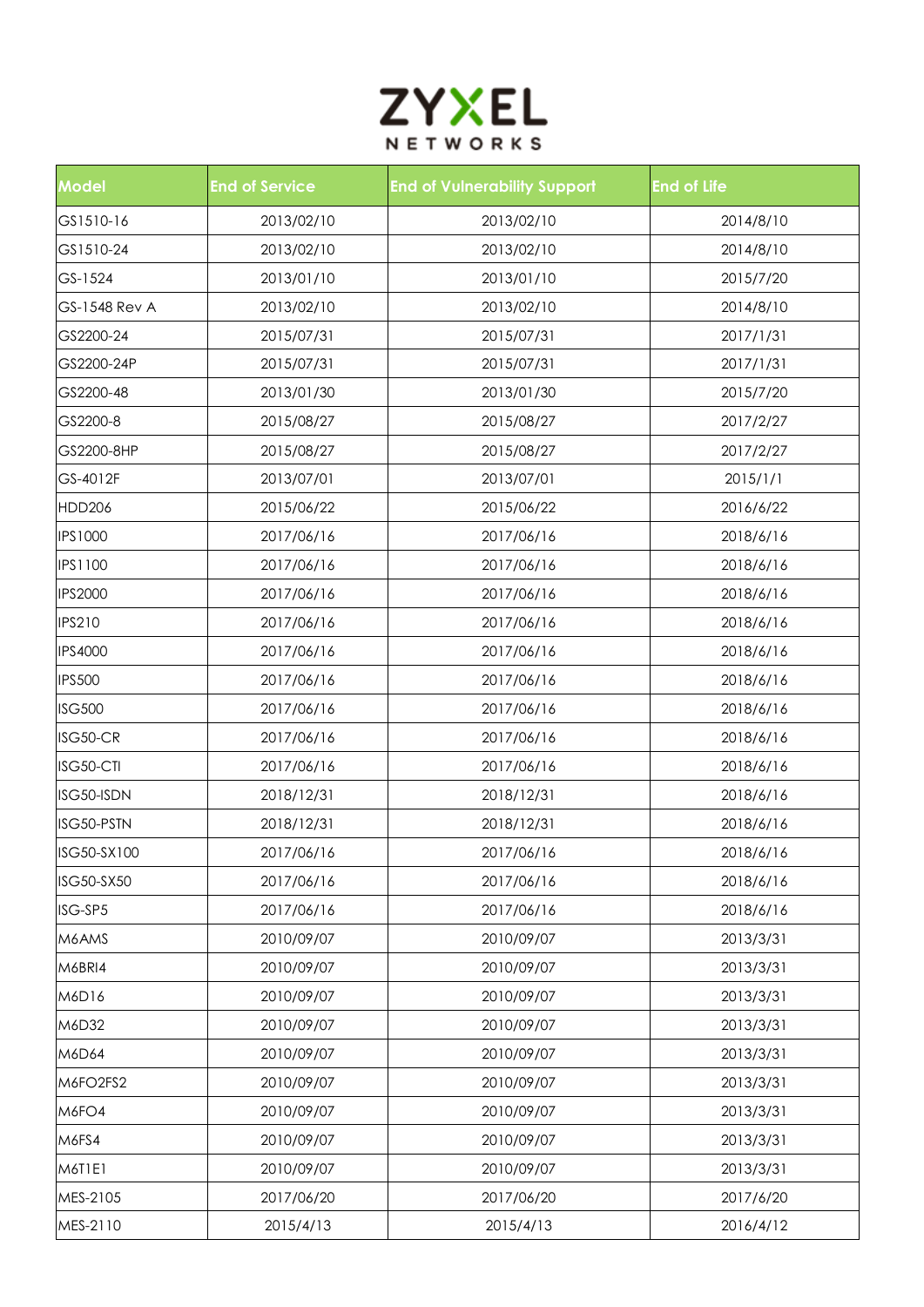

| <b>Model</b>      | <b>End of Service</b> | <b>End of Vulnerability Support</b> | <b>End of Life</b> |
|-------------------|-----------------------|-------------------------------------|--------------------|
| MF-3701           | 2015/4/13             | 2015/4/13                           | 2016/4/12          |
| MF-7201           | 2014/09/30            | 2014/09/30                          | 2016/9/30          |
| MI-7248           | 2014/09/30            | 2014/09/30                          | 2016/9/30          |
| MI-7248PWR        | 2014/09/30            | 2014/09/30                          | 2016/9/30          |
| MI-7248TF         | 2014/09/30            | 2014/09/30                          | 2016/9/30          |
| MI-7526F          | 2014/09/30            | 2014/09/30                          | 2016/9/30          |
| MM-7201           | 2014/09/30            | 2014/09/30                          | 2016/9/30          |
| MP-7201           | 2014/09/30            | 2014/09/30                          | 2016/9/30          |
| MP-7202           | 2014/09/30            | 2014/09/30                          | 2016/9/30          |
| MP-7203           | 2014/09/30            | 2014/09/30                          | 2016/9/30          |
| MPC-7202          | 2014/09/30            | 2014/09/30                          | 2016/9/30          |
| MS-7206S          | 2014/09/30            | 2014/09/30                          | 2016/9/30          |
| N4100             | 2013/12/31            | 2013/12/31                          | 2015/12/31         |
| <b>NBG2105</b>    | 2016/10/29            | 2016/10/29                          | 2017/10/29         |
| <b>NBG318S v2</b> | 2016/06/16            | 2016/06/16                          | 2016/6/16          |
| NBG334W           | 2016/06/14            | 2016/06/14                          | 2016/6/14          |
| <b>NBG4104</b>    | 2014/09/21            | 2014/09/21                          | 2016/3/21          |
| <b>NBG4114</b>    | 2014/09/21            | 2014/09/21                          | 2016/3/21          |
| <b>NBG4115</b>    | 2015/11/20            | 2015/11/20                          | 2017/5/19          |
| <b>NBG-415N</b>   | 2009/03/31            | 2009/03/31                          | 2009/6/30          |
| <b>NBG-416N</b>   | 2016/12/23            | 2016/12/23                          | 2016/12/23         |
| <b>NBG-417N</b>   | 2015/07/20            | 2015/07/20                          | 2015/7/29          |
| NBG-418N          | 2016/02/29            | 2016/02/29                          | 2017/8/29          |
| <b>NBG-419N</b>   | 2016/12/23            | 2016/12/23                          | 2016/12/23         |
| NBG-419N v2       | 2016/02/29            | 2016/02/29                          | 2017/8/29          |
| NBG420N           | 2016/06/14            | 2016/06/14                          | 2016/6/14          |
| <b>NBG4215</b>    | 2014/09/21            | 2014/09/21                          | 2016/3/21          |
| <b>NBG4416</b>    | 2016/07/19            | 2016/07/19                          | 2016/7/19          |
| <b>NBG4604</b>    | 2015/11/20            | 2015/11/20                          | 2017/5/19          |
| <b>NBG-460N</b>   | 2016/06/14            | 2016/06/14                          | 2016/6/14          |
| <b>NBG4615</b>    | 2015/11/20            | 2015/11/20                          | 2017/5/19          |
| NBG4615 v2        | 2016/10/29            | 2016/10/29                          | 2017/10/29         |
| <b>NBG5615</b>    | 2016/02/29            | 2016/02/29                          | 2017/8/29          |
| <b>NBG5715</b>    | 2016/06/16            | 2016/06/16                          | 2017/3/30          |
| <b>NBG6503</b>    | 2017/03/26            | 2017/03/26                          | 2018/3/26          |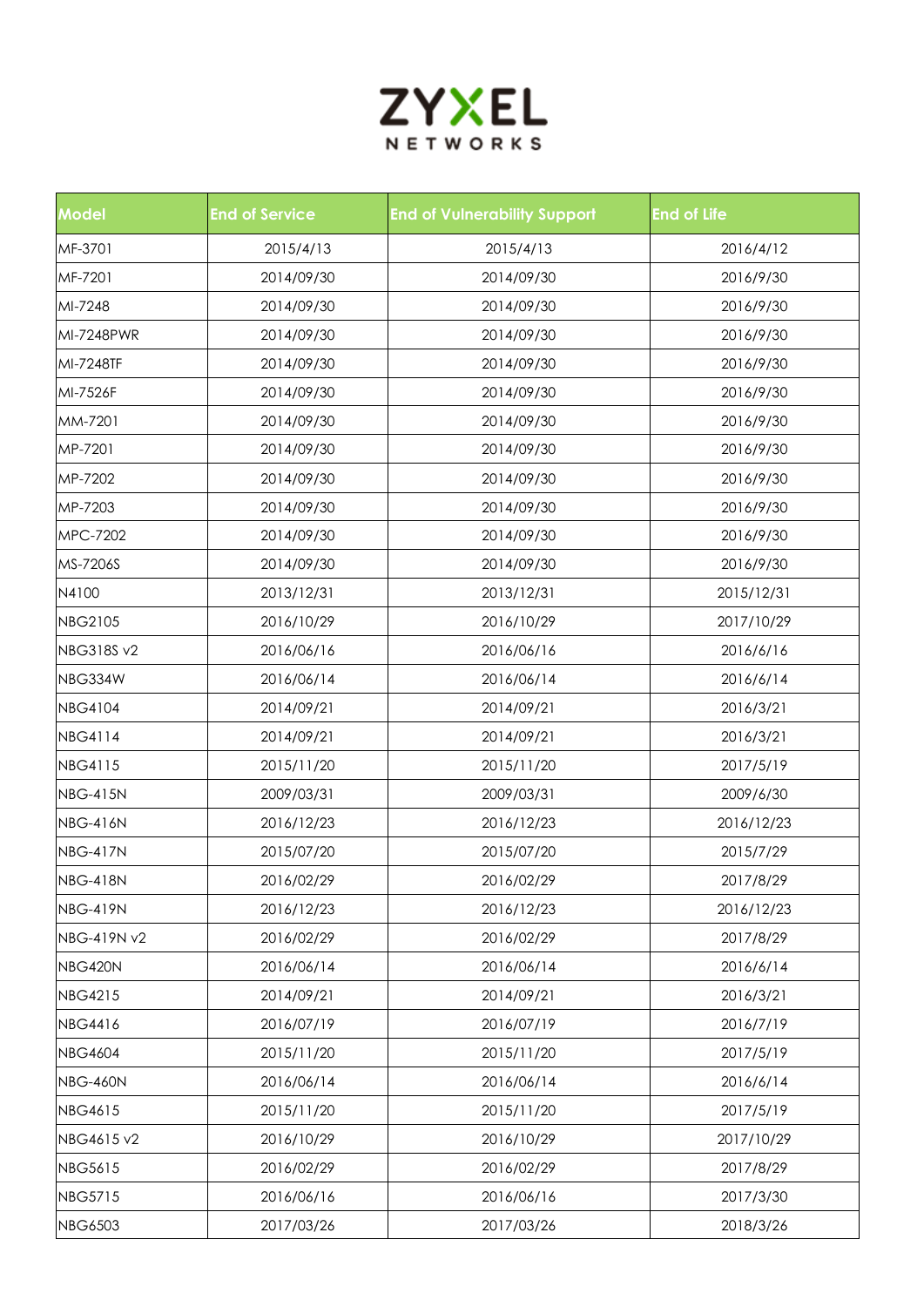

| <b>Model</b>      | <b>End of Service</b> | <b>End of Vulnerability Support</b> | <b>End of Life</b> |
|-------------------|-----------------------|-------------------------------------|--------------------|
| NBG6716           | 2017/03/26            | 2017/03/26                          | 2018/3/26          |
| <b>NMA1115</b>    | 2016/02/29            | 2016/02/29                          | 2017/2/28          |
| <b>NMA1315</b>    | 2016/02/29            | 2016/02/29                          | 2017/2/28          |
| <b>NSA210</b>     | 2015/04/30            | 2015/04/30                          | 2015/6/30          |
| <b>NSA-220</b>    | 2011/06/30            | 2011/06/30                          | 2013/6/30          |
| NSA-220 Plus      | 2015/04/30            | 2015/04/30                          | 2015/6/30          |
| <b>NSA221</b>     | 2015/04/30            | 2015/04/30                          | 2015/6/30          |
| <b>NSA-2401</b>   | 2015/04/30            | 2015/04/30                          | 2015/6/30          |
| <b>NSA310</b>     | 2014/11/30            | 2014/11/30                          | 2014/11/30         |
| <b>NSA310S</b>    | 2017/03/30            | 2017/03/30                          | 2018/9/30          |
| <b>NSA320</b>     | 2014/11/30            | 2014/11/30                          | 2014/11/30         |
| <b>NSA320S</b>    | 2017/03/30            | 2017/03/30                          | 2018/9/30          |
| <b>NSA325</b>     | 2015/06/30            | 2015/06/30                          | 2016/12/31         |
| NSA325 v2         | 2017/03/30            | 2017/03/30                          | 2018/9/30          |
| <b>NVR222</b>     | 2016/06/16            | 2016/06/16                          | 2016/6/16          |
| <b>NVR252</b>     | 2016/06/16            | 2016/06/16                          | 2016/6/16          |
| <b>NWA1100</b>    | 2016/12/26            | 2016/12/26                          | 2016/12/26         |
| <b>NWA1100-N</b>  | 2015/06/30            | 2015/06/30                          | 2017/12/31         |
| <b>NWA1121-NI</b> | 2016/12/30            | 2016/12/30                          | 2018/6/30          |
| <b>NWA1123-AC</b> | 2017/06/30            | 2017/06/30                          | 2018/12/31         |
| <b>NWA1123-NI</b> | 2016/06/30            | 2016/06/30                          | 2018/12/31         |
| <b>NWA1300-NJ</b> | 2015/06/30            | 2015/06/30                          | 2017/12/31         |
| NWA-3160          | 2015/07/20            | 2015/07/20                          | 2015/7/20          |
| NWA-3160 Rev.2    | 2016/12/26            | 2016/12/26                          | 2016/12/26         |
| NWA3160-N         | 2016/12/30            | 2016/12/30                          | 2018/6/30          |
| NWA-3163          | 2015/07/20            | 2015/07/20                          | 2015/7/20          |
| NWA-3166          | 2015/07/20            | 2015/07/20                          | 2015/7/20          |
| <b>NWA-3500</b>   | 2015/07/20            | 2015/07/20                          | 2015/7/20          |
| <b>NWA3550</b>    | 2015/07/20            | 2015/07/20                          | 2015/7/20          |
| <b>NWA3550-N</b>  | 2016/12/30            | 2016/12/30                          | 2018/6/30          |
| <b>NWA3560-N</b>  | 2016/12/30            | 2016/12/30                          | 2018/6/30          |
| <b>NWA5123-NI</b> | 2016/12/30            | 2016/12/30                          | 2018/6/30          |
| <b>NWA5160N</b>   | 2015/4/13             | 2015/4/13                           | 2016/4/12          |
| <b>NWA5550-N</b>  | 2015/07/31            | 2015/07/31                          | 2018/1/31          |
| <b>NWA5560-N</b>  | 2015/07/31            | 2015/07/31                          | 2018/1/31          |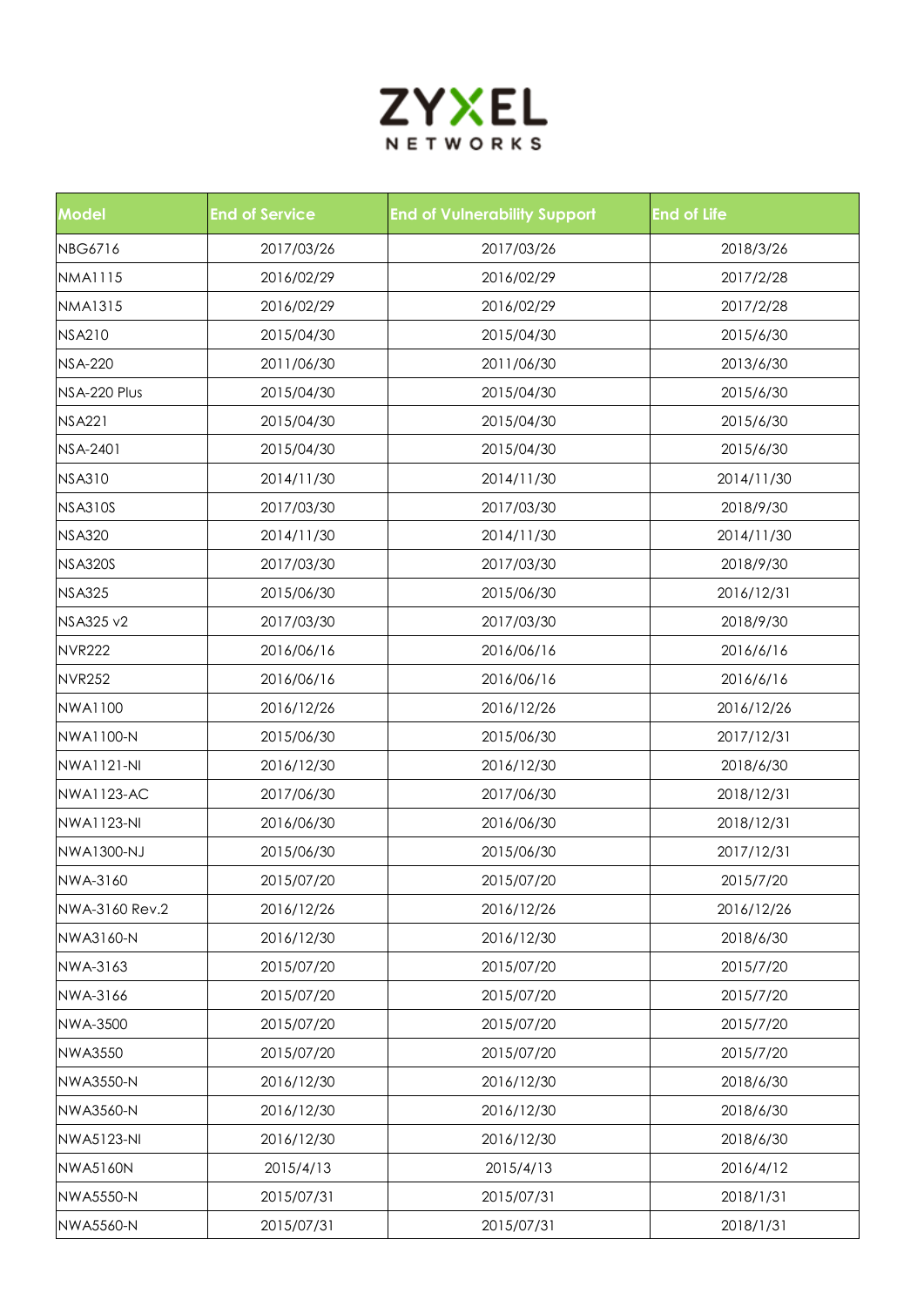

| <b>Model</b>     | <b>End of Service</b> | <b>End of Vulnerability Support</b> | <b>End of Life</b> |
|------------------|-----------------------|-------------------------------------|--------------------|
| NWA570N          | 2010/11/30            | 2010/11/30                          | 2012/11/30         |
| <b>NWA-8500</b>  | 2010/08/24            | 2010/08/24                          | 2012/8/24          |
| <b>NWD-170N</b>  | 2009/03/31            | 2009/03/31                          | 2009/6/30          |
| NWD2105          | 2015/10/30            | 2015/10/30                          | 2016/4/12          |
| NWD210N          | 2010/06/30            | 2010/06/30                          | 2012/6/30          |
| NWD-211AN        | 2013/07/31            | 2013/07/31                          | 2013/12/31         |
| <b>NWD2205</b>   | 2016/12/30            | 2016/12/30                          | 2016/12/30         |
| <b>NWD2705</b>   | 2016/03/30            | 2016/03/30                          | 2017/3/30          |
| NWD-270N         | 2013/07/31            | 2013/07/31                          | 2013/12/31         |
| NWD271N          | 2015/07/30            | 2015/07/30                          | 2015/7/30          |
| NWD3105          | 2014/12/30            | 2014/12/30                          | 2016/6/30          |
| NWD310N          | 2012/10/30            | 2012/10/30                          | 2014/2/28          |
| NWD-370N         | 2009/03/31            | 2009/03/31                          | 2009/6/30          |
| <b>NXC5200</b>   | 2015/07/31            | 2015/07/31                          | 2016/4/12          |
| <b>NXC-8160</b>  | 2010/08/24            | 2010/08/24                          | 2012/8/24          |
| PLA 402V3        | 2015/10/30            | 2015/10/30                          | 2017/9/30          |
| PLA-400 V2       | 2012/12/07            | 2012/12/07                          | 2012/12/7          |
| PLA-401 v3       | 2015/10/30            | 2015/10/30                          | 2017/9/30          |
| <b>PLA402 V2</b> | 2011/01/30            | 2011/01/30                          | 2011/1/30          |
| <b>PLA-405C</b>  | 2015/10/30            | 2015/10/30                          | 2017/9/30          |
| <b>PLA-407</b>   | 2015/10/30            | 2015/10/30                          | 2017/9/30          |
| <b>PLA4101</b>   | 2016/03/30            | 2016/03/30                          | 2017/3/30          |
| PLA4201          | 2016/03/30            | 2016/03/30                          | 2017/3/30          |
| <b>PLA4225</b>   | 2016/03/30            | 2016/03/30                          | 2017/3/30          |
| PLA450 v2        | 2012/12/07            | 2012/12/07                          | 2012/12/7          |
| PLA-463          | 2012/12/07            | 2012/12/07                          | 2012/12/7          |
| <b>PLA464</b>    | 2012/12/07            | 2012/12/07                          | 2012/12/7          |
| <b>PLA465</b>    | 2012/12/07            | 2012/12/07                          | 2012/12/7          |
| PLA470 v2        | 2012/12/07            | 2012/12/07                          | 2012/12/7          |
| <b>PLA491</b>    | 2015/10/30            | 2015/10/30                          | 2017/9/30          |
| <b>PoE-12</b>    | 2015/4/13             | 2015/4/13                           | 2016/4/12          |
| <b>PPS250</b>    | 2015/4/13             | 2015/4/13                           | 2016/4/12          |
| PS-2105          | 2017/06/20            | 2017/06/20                          | 2017/6/20          |
| SFP-100BX1310-20 | 2009/12/31            | 2009/12/31                          | 2009/12/31         |
| SFP-100BX1550-20 | 2009/12/31            | 2009/12/31                          | 2009/12/31         |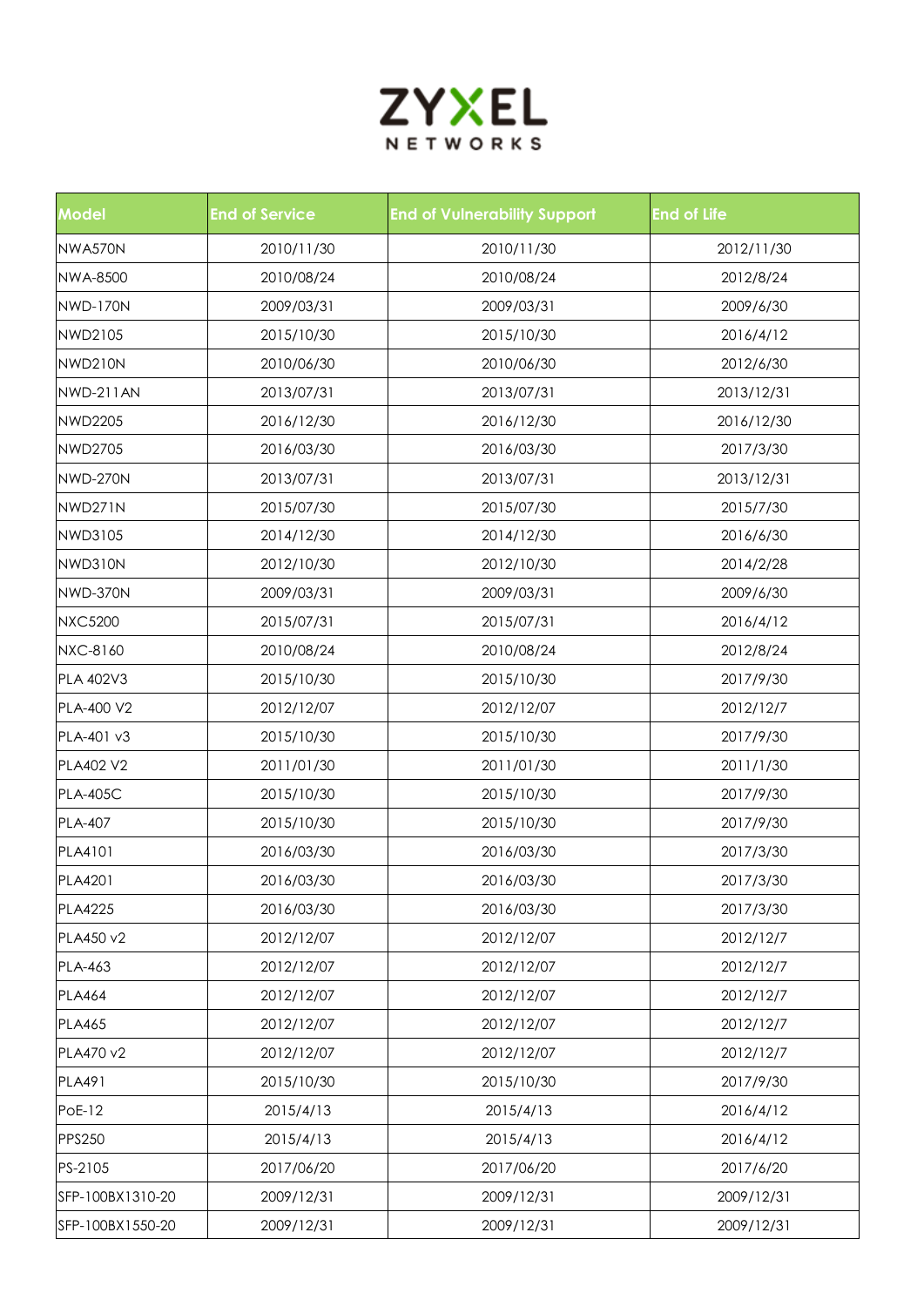

| <b>Model</b>         | <b>End of Service</b> | <b>End of Vulnerability Support</b> | <b>End of Life</b> |
|----------------------|-----------------------|-------------------------------------|--------------------|
| SFP-BX1310-10        | 2009/12/31            | 2009/12/31                          | 2009/12/31         |
| SFP-BX1310-40        | 2009/12/31            | 2009/12/31                          | 2009/12/31         |
| SFP-BX1310-60        | 2009/12/31            | 2009/12/31                          | 2009/12/31         |
| SFP-BX1490-10        | 2009/12/31            | 2009/12/31                          | 2009/12/31         |
| SFP-BX1490-40        | 2009/12/31            | 2009/12/31                          | 2009/12/31         |
| SFP-BX1490-60        | 2009/12/31            | 2009/12/31                          | 2009/12/31         |
| SFP-LX-10            | 2015/4/13             | 2015/4/13                           | 2016/4/12          |
| <b>SP300E</b>        | 2014/12/30            | 2014/12/30                          | 2016/6/30          |
| STB-1001H            | 2015/05/10            | 2015/05/10                          | 2016/2/10          |
| STB-1001S            | 2010/03/31            | 2010/03/31                          | 2012/3/31          |
| STB-1001S2           | 2015/05/10            | 2015/05/10                          | 2016/2/10          |
| STB-1001S3           | 2011/04/30            | 2011/04/30                          | 2011/4/30          |
| STB-1003             | 2010/09/30            | 2010/09/30                          | 2010/9/30          |
| STB-1201             | 2017/1/4              | 2017/1/4                            | 2018/1/4           |
| STB-1203             | 2017/1/4              | 2017/1/4                            | 2018/1/4           |
| STB-1204             | 2017/12/31            | 2017/12/31                          | 2018/12/31         |
| STB-2101H            | 2015/05/10            | 2015/05/10                          | 2016/2/10          |
| <b>STB-2102 Nano</b> | 2015/05/10            | 2015/05/10                          | 2016/2/10          |
| STB-2105             | 2015/05/10            | 2015/05/10                          | 2016/2/10          |
| STB-5510             | 2015/11/1             | 2015/11/1                           | 2016/10/31         |
| STB-5511             | 2015/11/1             | 2015/11/1                           | 2016/10/31         |
| STB-5512D            | 2015/7/30             | 2015/7/30                           | 2016/7/29          |
| <b>UAG715</b>        | 2017/06/16            | 2017/06/16                          | 2018/6/16          |
| <b>UNS2300</b>       | 2015/06/22            | 2015/06/22                          | 2016/6/22          |
| <b>UNS2700</b>       | 2015/06/22            | 2015/06/22                          | 2016/6/22          |
| V300-T1              | 2012/11/30            | 2012/11/30                          | 2014/4/11          |
| $V301-T1$            | 2012/11/30            | 2012/11/30                          | 2014/4/11          |
| V310                 | 2017/06/16            | 2017/06/16                          | 2018/6/16          |
| <b>V352L EE</b>      | 2015/06/30            | 2015/06/30                          | 2015/6/30          |
| V500-T1              | 2012/11/30            | 2012/11/30                          | 2014/4/11          |
| $V501-T1$            | 2012/11/30            | 2012/11/30                          | 2014/4/11          |
| V630                 | 2012/11/30            | 2012/11/30                          | 2014/4/11          |
| <b>WAP3205</b>       | 2015/07/30            | 2015/07/30                          | 2015/7/30          |
| <b>WEM104</b>        | 2016/12/26            | 2016/12/26                          | 2016/12/26         |
| WEM104F              | 2016/12/26            | 2016/12/26                          | 2016/12/26         |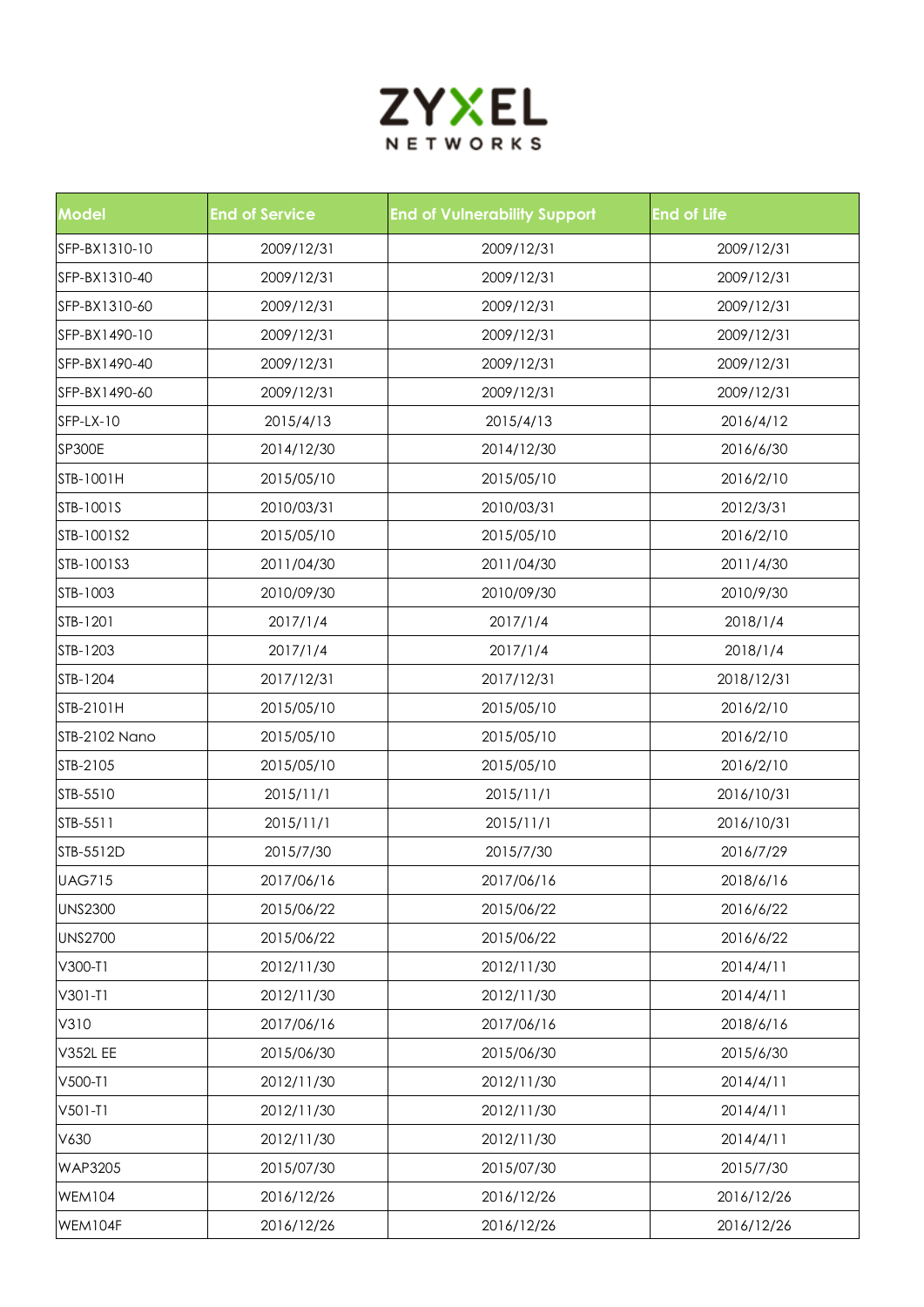

| <b>Model</b>          | <b>End of Service</b> | <b>End of Vulnerability Support</b> | <b>End of Life</b> |
|-----------------------|-----------------------|-------------------------------------|--------------------|
| WHD6215               | 2014/12/30            | 2014/12/30                          | 2016/6/30          |
| <b>WRE2205</b>        | 2014/12/30            | 2014/12/30                          | 2016/6/30          |
| X2002                 | 2012/11/30            | 2012/11/30                          | 2014/4/11          |
| X6004                 | 2010/09/07            | 2010/09/07                          | 2013/3/31          |
| X6004-AT1             | 2017/06/16            | 2017/06/16                          | 2018/6/16          |
| X6004-CT1             | 2017/06/16            | 2017/06/16                          | 2018/6/16          |
| X6004-FP10            | 2017/06/16            | 2017/06/16                          | 2018/6/16          |
| X6004-SX32            | 2017/06/16            | 2017/06/16                          | 2018/6/16          |
| XGS-4526              | 2018/11/30            | 2018/11/30                          | 2018/11/30         |
| ZYAIR EXT-102         | 2009/12/31            | 2009/12/31                          | 2010/12/31         |
| ZYAIR EXT-104         | 2015/07/30            | 2015/07/30                          | 2015/7/30          |
| ZYAIR EXT-105         | 2013/07/31            | 2013/07/31                          | 2013/12/31         |
| ZYAIR EXT-106         | 2013/07/31            | 2013/07/31                          | 2013/12/31         |
| ZyWALL 10 JAPAN       | 2011/06/30            | 2011/06/30                          | 2014/6/30          |
| ZYWALL 1000           | 2009/07/07            | 2009/07/07                          | 2009/7/7           |
| ZYWALL 1050           | 2018/06/30            | 2018/06/30                          | 2018/6/30          |
| <b>ZYWALL 1WG</b>     | 2009/07/07            | 2009/07/07                          | 2009/7/7           |
| <b>ZYWALL 2</b>       | 2009/05/13            | 2009/05/13                          | 2009/5/13          |
| <b>ZYWALL 2 PLUS</b>  | 2012/10/01            | 2012/10/01                          | 2015/10/1          |
| ZyWALL 2WG            | 2011/06/30            | 2011/06/30                          | 2014/6/30          |
| ZyWALL 2WG Plus       | 2012/10/01            | 2012/10/01                          | 2015/10/1          |
| <b>ZYWALL 2X</b>      | 2009/05/13            | 2009/05/13                          | 2009/5/13          |
| <b>ZYWALL 2XW</b>     | 2009/05/13            | 2009/05/13                          | 2009/5/13          |
| ZyWALL 35             | 2011/05/15            | 2011/05/15                          | 2014/5/15          |
| ZyWALL 35 UTM         | 2011/05/15            | 2011/05/15                          | 2014/5/15          |
| ZyWALL 5              | 2011/06/30            | 2011/06/30                          | 2014/6/30          |
| ZyWALL 5 UTM          | 2011/06/30            | 2011/06/30                          | 2014/6/30          |
| ZyWALL 50 JAPAN       | 2011/05/15            | 2011/05/15                          | 2014/5/15          |
| ZYWALL 5-H            | 2008/5/22             | 39590                               | 2009/5/22          |
| <b>ZYWALL HOMEVPN</b> | 2008/5/13             | 39581                               | 2009/5/13          |
| ZYWALL IDP 10         | 2008/12/31            | 2008/12/31                          | 2009/12/31         |
| <b>WHD6215</b>        | 2014/12/30            | 2014/12/30                          | 2016/6/30          |
| <b>WRE2205</b>        | 2014/12/30            | 2014/12/30                          | 2016/6/30          |
| X2002                 | 2012/11/30            | 2012/11/30                          | 2014/4/11          |
| X6004                 | 2010/09/07            | 2010/09/07                          | 2013/3/31          |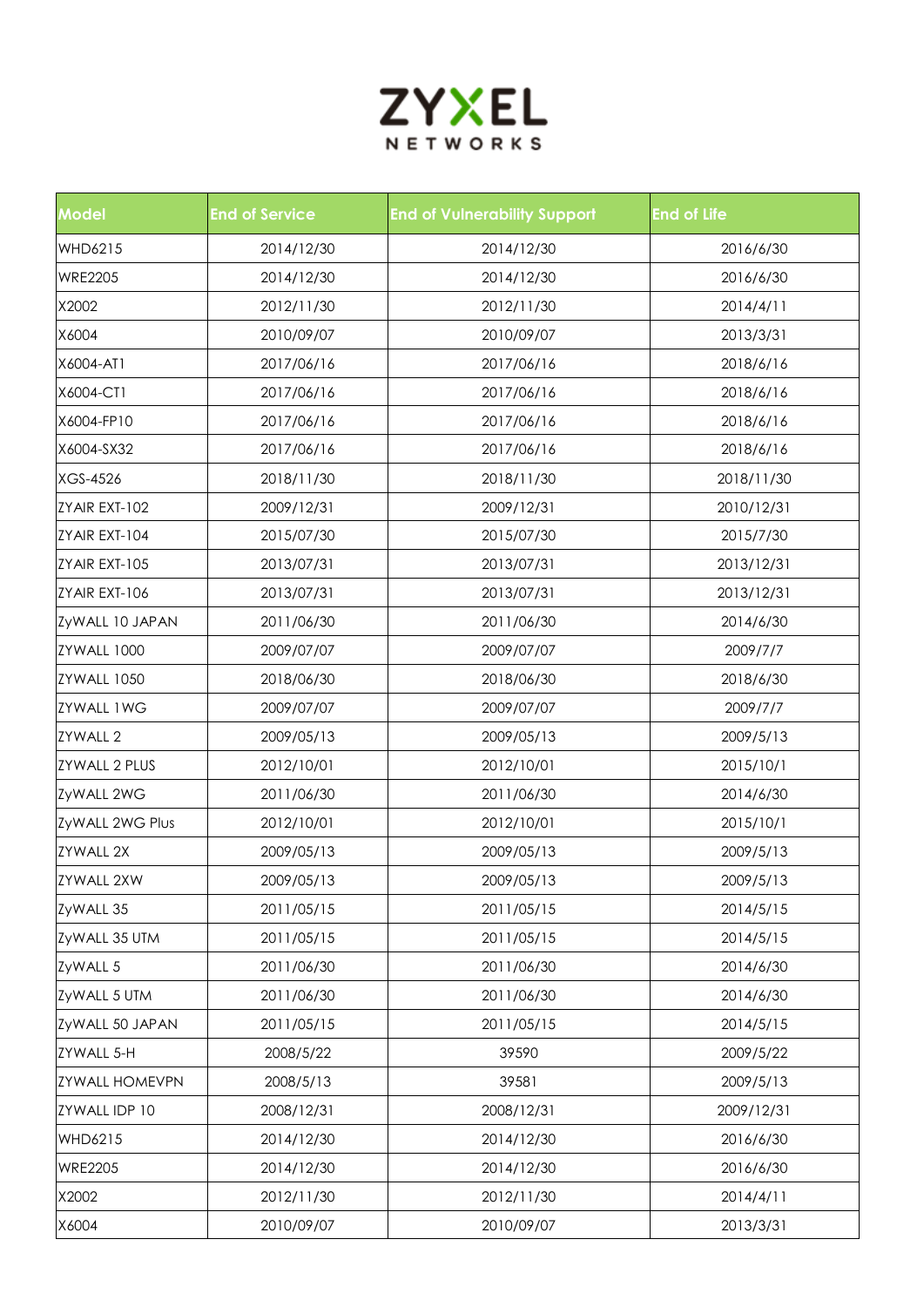

| <b>Model</b>          | <b>End of Service</b> | <b>End of Vulnerability Support</b> | <b>End of Life</b> |
|-----------------------|-----------------------|-------------------------------------|--------------------|
| X6004-AT1             | 2017/06/16            | 2017/06/16                          | 2018/6/16          |
| X6004-CT1             | 2017/06/16            | 2017/06/16                          | 2018/6/16          |
| X6004-FP10            | 2017/06/16            | 2017/06/16                          | 2018/6/16          |
| X6004-SX32            | 2017/06/16            | 2017/06/16                          | 2018/6/16          |
| XGS-4526              | 2018/11/30            | 2018/11/30                          | 2018/11/30         |
| ZYAIR EXT-102         | 2009/12/31            | 2009/12/31                          | 2010/12/31         |
| ZYAIR EXT-104         | 2015/07/30            | 2015/07/30                          | 2015/7/30          |
| ZYAIR EXT-105         | 2013/07/31            | 2013/07/31                          | 2013/12/31         |
| ZYAIR EXT-106         | 2013/07/31            | 2013/07/31                          | 2013/12/31         |
| ZyWALL 10 JAPAN       | 2011/06/30            | 2011/06/30                          | 2014/6/30          |
| ZYWALL 1000           | 2009/07/07            | 2009/07/07                          | 2009/7/7           |
| ZYWALL 1050           | 2018/06/30            | 2018/06/30                          | 2018/6/30          |
| <b>ZYWALL 1WG</b>     | 2009/07/07            | 2009/07/07                          | 2009/7/7           |
| <b>ZYWALL 2</b>       | 2009/05/13            | 2009/05/13                          | 2009/5/13          |
| <b>ZYWALL 2 PLUS</b>  | 2012/10/01            | 2012/10/01                          | 2015/10/1          |
| ZyWALL 2WG            | 2011/06/30            | 2011/06/30                          | 2014/6/30          |
| ZyWALL 2WG Plus       | 2012/10/01            | 2012/10/01                          | 2015/10/1          |
| <b>ZYWALL 2X</b>      | 2009/05/13            | 2009/05/13                          | 2009/5/13          |
| <b>ZYWALL 2XW</b>     | 2009/05/13            | 2009/05/13                          | 2009/5/13          |
| ZyWALL 35             | 2011/05/15            | 2011/05/15                          | 2014/5/15          |
| ZyWALL 35 UTM         | 2011/05/15            | 2011/05/15                          | 2014/5/15          |
| ZyWALL 5              | 2011/06/30            | 2011/06/30                          | 2014/6/30          |
| ZyWALL 5 UTM          | 2011/06/30            | 2011/06/30                          | 2014/6/30          |
| ZyWALL 50 JAPAN       | 2011/05/15            | 2011/05/15                          | 2014/5/15          |
| <b>ZYWALL 5-H</b>     | 2008/5/22             | 39590                               | 2009/5/22          |
| <b>ZYWALL HOMEVPN</b> | 2008/5/13             | 39581                               | 2009/5/13          |
| ZYWALL IDP 10         | 2008/12/31            | 2008/12/31                          | 2009/12/31         |
| ZyWALL IDP 10         |                       |                                     |                    |
| <b>UPDATE SERIES</b>  | 2011/04/25            | 2011/04/25                          | 2011/4/25          |
| ZyWALL IPSec VPN      |                       |                                     |                    |
| Client                | 2011/04/25            | 2011/04/25                          | 2011/4/25          |
| ZyWALL M70B           | 2012/01/20            | 2012/01/20                          | 2013/9/30          |
| ZyWALL SEM-DUAL       | 2018/06/30            | 2018/06/30                          | 2018/6/30          |
| ZYWALL SEM-VPN        | 2018/06/30            | 2018/06/30                          | 2018/6/30          |
| ZYWALL USG 100        | 2018/06/30            | 2018/06/30                          | 2018/6/30          |